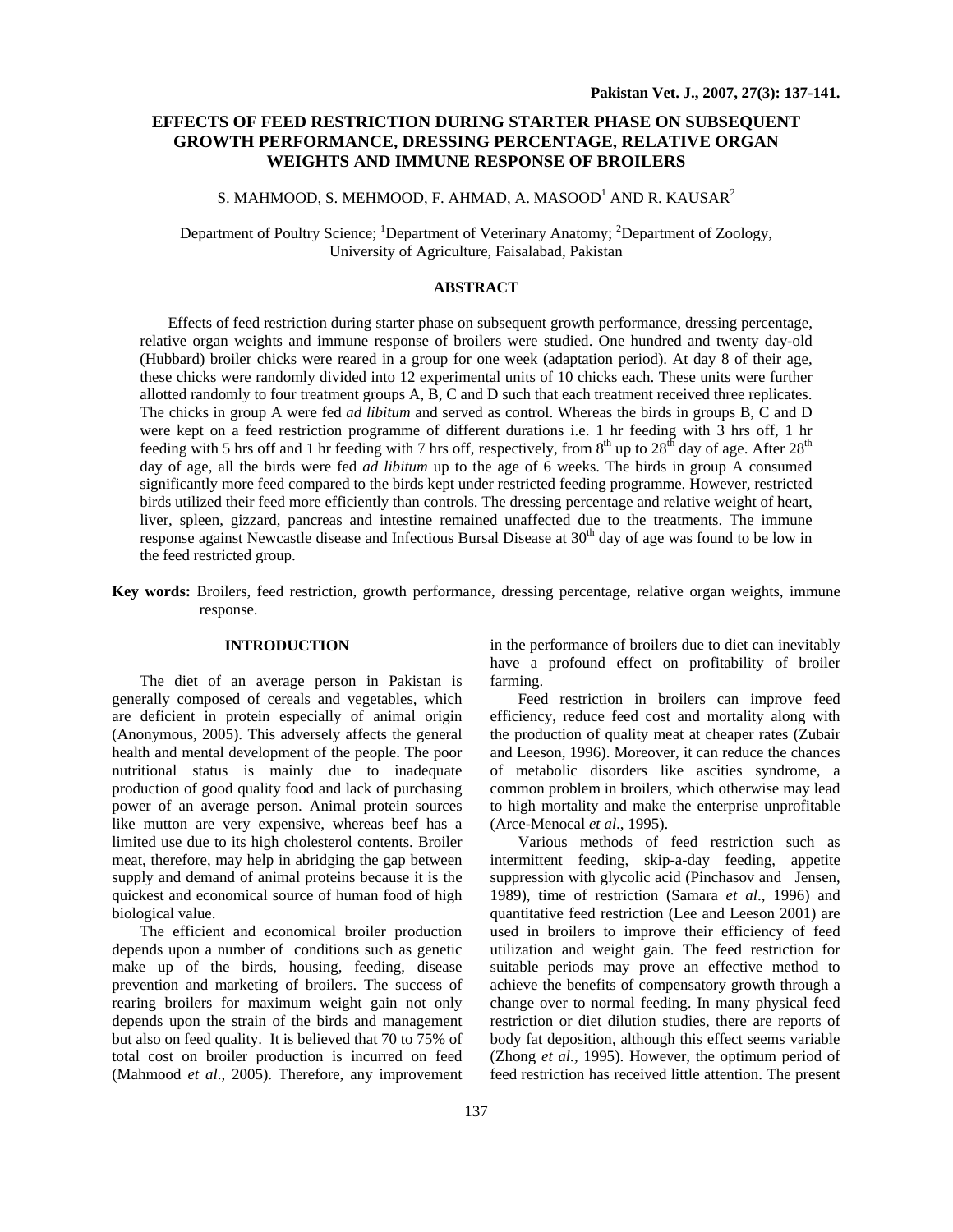project therefore, was planned to investigate the effect of different durations of feed restriction on growth, dressing percentage and immune response of broilers.

#### **MATERIALS AND METHODS**

One hundred and twenty day-old (Hubbard) broiler chicks, purchased from the local market, were reared in a group for one week (adaptation period). At day 8 of their age, these chicks were randomly divided into 12 experimental units of 10 chicks each. These units were further allotted randomly to four treatment groups A, B, C and D, such that each treatment received three replicates. The chicks in group A were fed *ad libitum*  and served as control. The birds in groups B, C and D were kept on a feed restriction programme of different durations i.e. 1 hr feeding with 3 hrs off, 1 hr feeding with 5 hrs off and 1 hr feeding with 7 hrs off, respectively, starting from  $8<sup>th</sup>$  upto  $28<sup>th</sup>$  day of age. After 28<sup>th</sup> day of age, all the birds were fed *ad libitum* up to the age of 6 weeks.

The birds were maintained in a thoroughly cleaned and disinfected poultry house. Each replicate was kept in a separate pen measuring 3 x 4 sq.ft. during the experimental period. Saw dust was used as litter material. The birds were kept under similar managemental conditions like space, light, temperature, ventilation and relative humidity up to the age of six weeks. Fresh and clean water was available *ad libitum* during the experimental period. The brooding temperature was maintained at 35°C during the first week of age and was reduced by 2°C/week until it reached 25°C. The birds were fed commercial broiler starter mash up to the age of 4 weeks and thereafter broiler finisher crumbs up to the age of 6 weeks. The birds were also vaccinated according to the schedule mentioned in Table 1.

**Table 1: Vaccination schedule of the experimental birds** 

| Age     | Vaccine           | Route          |
|---------|-------------------|----------------|
| 7 days  | Newcastle disease | Intraocular    |
| 12 days | Gumboro           | Intraocular    |
| 20 days | Gumboro           | Drinking water |
| 22 days | Newcastle disease | Drinking water |
| 32 days | Gumboro           | Drinking water |

The data on initial body weight, weekly feed consumption, body weight and mortality, if any, were collected during the trial. The data thus collected were used to calculate weight gain and feed conversion ratio. Blood samples at  $30<sup>th</sup>$  day of age of two birds from each replicate were collected to study immune response against Newcastle and Gumboro diseases. At the end of experimental period, two birds from each replicate were selected randomly, weighed and slaughtered for their dressed, abdominal fat, heart, gizzard, liver, spleen, pancreas and intestinal weights. The data recorded for different parameters were used to calculate dressing percentage and relative weights (g organ weight/100g body weight) of heart, liver, spleen, gizzard, abdominal fat and pancreas. Cost of production of broilers in each group was calculated on per Kg body weight basis to see the economics of production of the birds for each group.

## **Statistical analysis**

 The data thus collected were subjected to statistical analysis using completely randomized design. The differences in the means were compared by least significance difference test (Steel *et al*., 1997).

## **RESULTS AND DISCUSSION**

The mean values  $($   $\pm$  SE) for initial body weight, feed consumption, final body weight, weight gain and feed conversion ratio for broilers of four groups are shown in Table 2. The weight gained by the birds in group A (control) was significantly  $(P<0.05)$  higher than that of the other groups kept under different feeding regimes. The lowest weight gain was observed in the birds of group D, which were kept under one hour feed with seven hours off during  $2<sup>nd</sup>$  to  $4<sup>th</sup>$  week of age. However, the weight gain of birds in group B (1 hour feed with 3 hours off) and group C (1- hour feed with 5 hours off) were not statistically different from each other.

These results show that the broilers kept under restricted feeding programme gained less weight than those kept under *ad libitum* feeding. Newcombe *et al.*  (1992) and Palo *et al*. (1995) also observed that feed restricted birds gained less weight than full-fed control birds. Similarly, Cabel and Waldroup (1990) reported that feed restriction resulted in reduced weight gain. The probable explanation of the lower body weight in the feed restricted birds may be the decrease in feed intake compared to the *ad libitum* fed birds.

The result of the present study are not in accordance with those of Fontana *et al*. (1992), Zhong *et al.* (1995) and Zubair and Leeson (1996), who observed similar weight gain in feed restricted and *ad libitum* fed birds. However, Ohtani and Leeson (2000) and Lee and Leeson (2001) reported higher weight gain in feed restricted birds than those fed *ad libitum*. Probable explanation of these differences may be the difference in feed restriction schedules used in these studies.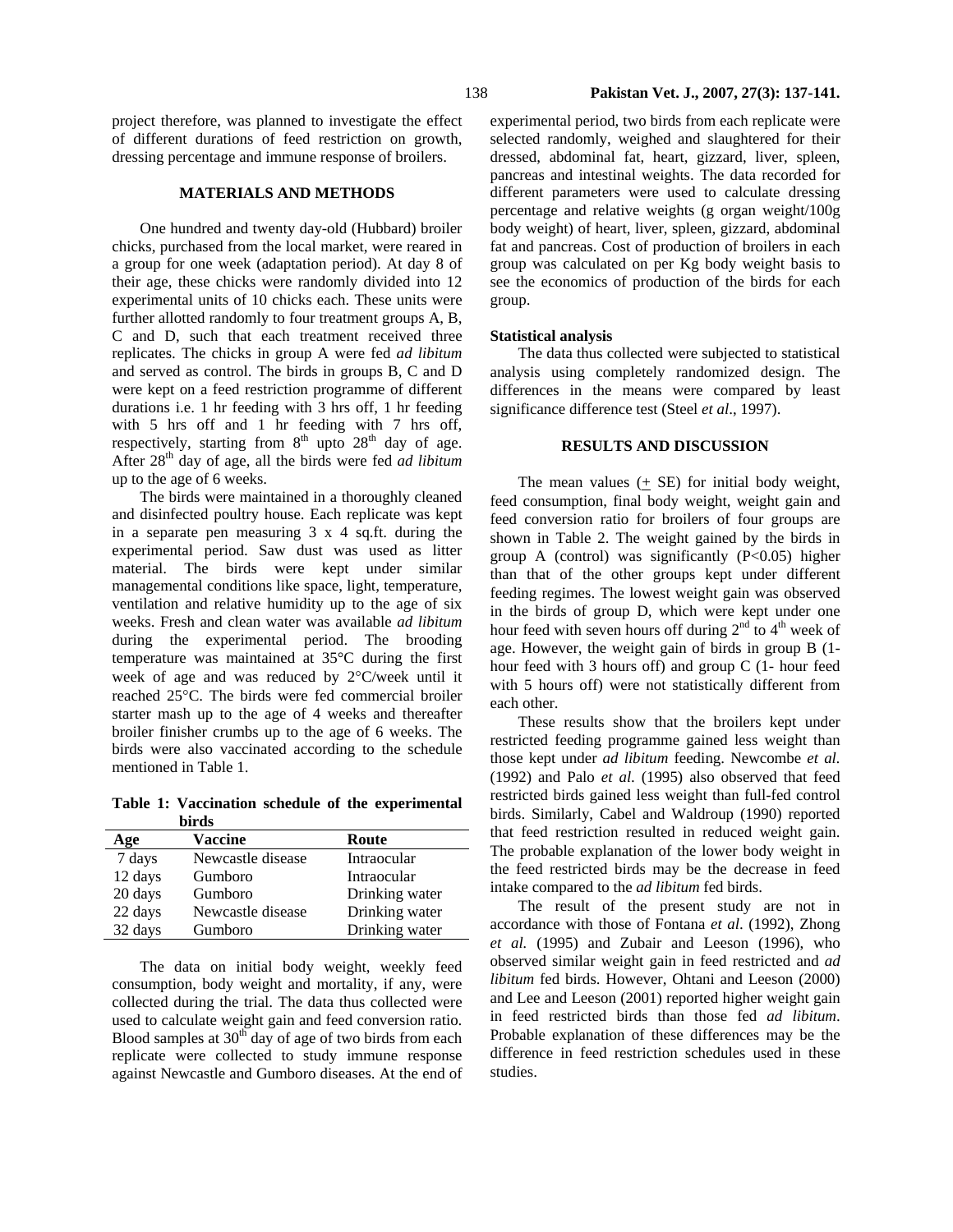A significant difference was recorded in the feed consumption of birds kept under different feed restriction regimes (Table 2). The birds in group A (control) consumed significantly  $(P<0.05)$  more feed compared to the birds kept under restricted feeding. The lowest feed consumption was observed in group D (1 hour feed with 7 hours off) during second, third and fourth weeks of age, which may be due to longer period of feed restriction than those of other feed restricted groups. Mahmood *et al.* (2005) reported that birds subjected to longer period of feed restriction consumed less feed than those in which feed was restricted for shorter period. However, Ohtani and Leeson (2000) reported that feed intake was higher in feed restricted birds than *ad libitum* fed birds. The difference in the results of these studies may be due to the difference in the durations of feed restriction.

A significant (P<0.05) difference among feed conversion values of different groups was observed (Table 2). Birds kept under different feed restriction durations utilized their feed more efficiently than those fed *ad libitum* (group A). Among the feed restricted groups, the best feed conversion ratio was found in the birds of group B (1-hour feed, 3 hours off), followed by group C (1- hour feed, 5 hours off) and group D (1 hour feed, 7 hours off), respectively. Significantly (P<0.05) poor feed utilization was observed in *ad* 

*libitum* (group A) fed birds than the feed restricted groups. These results show that birds kept under 1- hour feed with 3 hours off utilized their feed more efficiently than all other groups including control.

These results are in agreement with the earlier findings of Cabel and Waldroup (1990), Newcombe *et al.* (1992), Deanton (1995), Zhong *et al.* (1995) and Lee and Leeson (2001), who observed better feed conversion values in birds kept on restricted feeding compared to *ad libitum* fed birds. Scheideler and Baughman (1993) reported that feed efficiency was not affected in broilers maintained under restricted feeding versus *ad libitum* feeding at 42 days of age. The difference in the results of these studies may be due to differences in the experimental conditions during the conduct of the studies.

Mean values regarding various slaughter characteristics and relative organ weight of the broilers from different treatment groups have been shown in Table 3. Statistical analysis of the data regarding dressing percentage and relative weights (g organ weight/100g body weight) of heart, liver, spleen, gizzard, abdominal fat, pancreas and intestine did not show any difference in the mean values among the treatment groups due to any feed restriction programme when compared to those of control group. Based upon these results, it can be inferred that feed restriction did

**Table 2: Mean values of final body weight, weight gain, feed consumption and feed conversion ratio of broilers kept under various feeding regimes at 6 weeks of age** 

| oronors nept anuer various recuming regaines at 6 weeks or age |                       |                        |                       |                        |  |  |
|----------------------------------------------------------------|-----------------------|------------------------|-----------------------|------------------------|--|--|
| <b>Parameters</b>                                              | <b>Treatments</b>     |                        |                       |                        |  |  |
|                                                                |                       |                        |                       |                        |  |  |
| Weight of chicks at $8th$ day (g)                              | $104.6 + 3.40$        | $106.3 + 2.66$         | $105.0 + 2.42$        | $107.3 + 3.86$         |  |  |
| Final body weight $(g)$                                        | $1842 + 77.84$        | $1820 + 94.52$         | $1820 + 88.22$        | $1713 + 93.05$         |  |  |
| Weight gain $(g)$                                              | $1737^{\rm a} + 9.17$ | $1714^b + 11.59$       | $1715^b + 19.97$      | $1606^{\circ}+23.39$   |  |  |
| Feed consumed $(g)$                                            | $3816^a + 82.38$      | $3392^{\circ}$ + 43.00 | $3482^b + 52.85$      | $3380^{\circ}$ + 23.50 |  |  |
| Feed conversion ratio (g feed/g wt.                            | $2.19^a + 0.05$       | $1.97^{\rm d} + 0.02$  | $2.03^{\circ} + 0.01$ | $2.10^b + 0.02$        |  |  |
| gain)                                                          |                       |                        |                       |                        |  |  |

The values in the same row with different superscripts are significantly different  $(P< 0.05)$ .

**Table 3: Mean values of dressing percentage and relative weight of giblets (g/100 g of body wt.) of broilers kept under various feeding regimes at 6 weeks of age** 

| <b>Parameters</b>    | <b>Treatments</b> |                 |                |                |  |
|----------------------|-------------------|-----------------|----------------|----------------|--|
|                      | A                 | B               | ◠              |                |  |
| Dressing percentage  | $66.77 + 3.31$    | $65.31 + 2.42$  | $65.12 + 2.99$ | $65.25 + 2.74$ |  |
| Liver weight         | $2.40 + 0.20$     | $2.38 \pm 0.21$ | $2.43 + 0.23$  | $2.46 + 0.09$  |  |
| Heart weight         | $0.39 + 0.04$     | $0.41 + 0.03$   | $0.40 + 0.04$  | $0.46 + 0.05$  |  |
| Gizzard weight       | $1.46 + 0.12$     | $1.45 + 0.03$   | $1.46 + 0.09$  | $1.48 + 0.07$  |  |
| Spleen weight        | $0.10 + .009$     | $0.13 + .011$   | $0.11 + .012$  | $0.12 + .014$  |  |
| Pancreas weight      | $0.21 + 0.026$    | $0.22 + 0.016$  | $0.24 + 0.027$ | $0.29 + 0.028$ |  |
| Abdominal fat weight | $1.81 + 0.15$     | $1.61 + 0.16$   | $1.42 + 0.18$  | $1.37 + 0.09$  |  |
| Intestinal weight    | $2.79 + 0.30$     | $2.81 + 0.20$   | $2.95 + 0.24$  | $2.99 + 0.31$  |  |

The differences in meal values for all parameters among four groups are non-significant (P>0.05).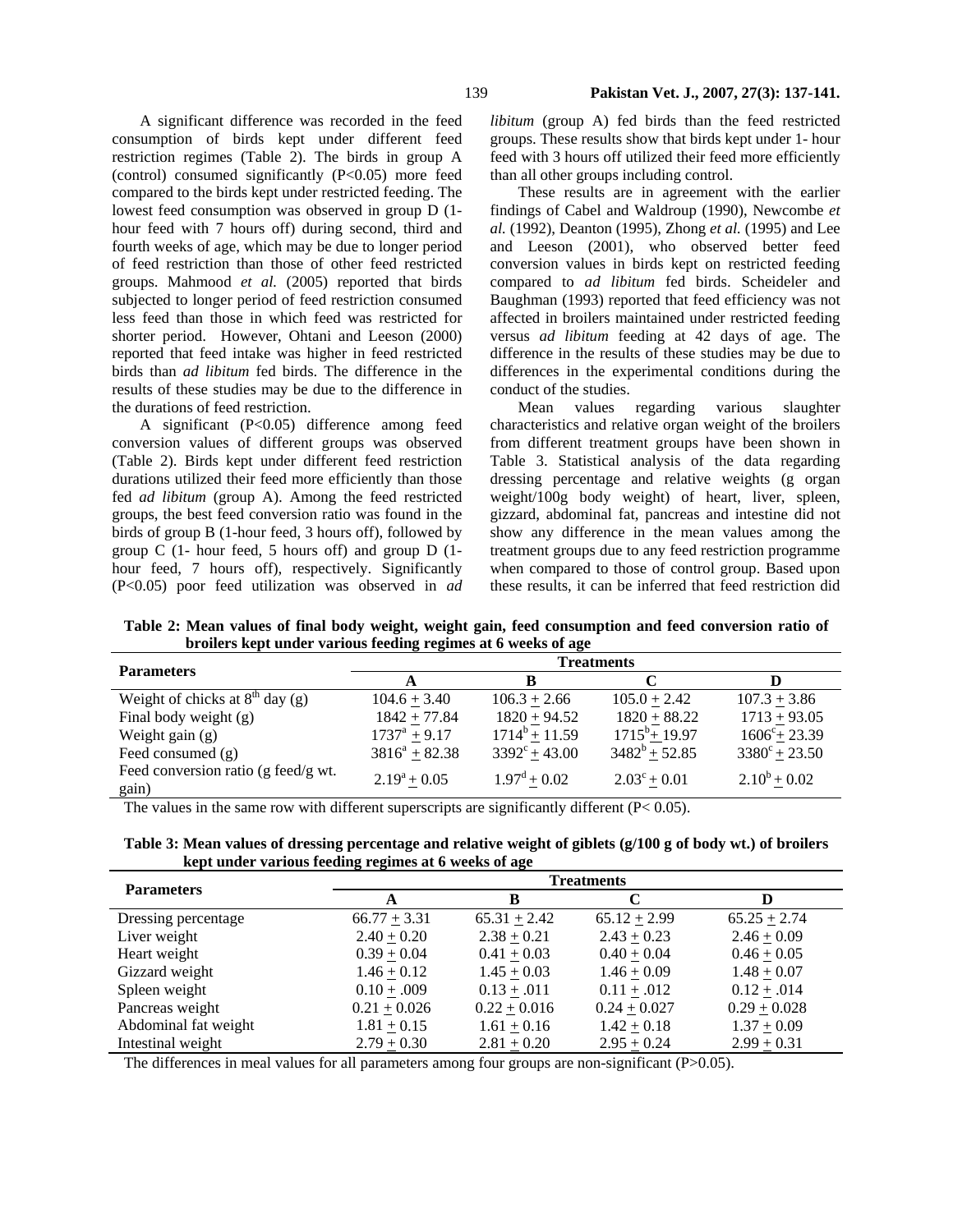not exert any adverse effect on the mean values of the dressing characteristics of the broilers. Similar findings have been reported with respect to the effect of feed restriction on the dressing percentage by Azahan (1984) and on liver, heart, spleen and gizzard weights by Mahmood *et al.* (2005).

Average antibody titers against Newcastle disease and Infectious Bursal disease in the birds of four groups are presented in Table 4. The birds kept under feed restriction programme showed lower immune response when compared with those fed *ad libitum*. The lowest value of titer against Newcastle disease was observed in group D (1- hour feed with 7 hours off), followed by group C (1- hour feed with 5 hours off) and group B (1 hour feed with 3 hours off). The best immune response against Newcastle and Infectious Bursal disease was recorded in the birds fed *ad libitum*. This indicates that as the duration of feed restriction was increased, the immune response against Newcastle and Infectious Bursal disease decreased. A probable explanation of the reduced antibody titer against these diseases in the birds kept under the feed restricted programme may be the fact that fasting and stress might have stimulated secretions of corticosteroids, which are powerful inhibitors of immune cell proliferation including that required for the response to a vaccine (Dibner and Knight, 1998). The effects of stress on immune function have also been documented by Siegel (1987), who observed that stress of high temperature depressed the immune function of birds by impeding production of antibodies (Thaxton and Siegel, 1972, 1973) and effective cell-mediated immunity (Zulkifli *et al*., 1997). The phagocytic potential of chicken microphages was also decreased during heat exposure (Miller and Qureshi, 1992). Results of the present study are in line with the findings of Dibner and Knight (1998), who reported that feed restriction retarded the immune system of broilers. The poor immune response of broilers restricted for longer duration may be attributed to the stress due to feed restriction during the experimental period.

**Table 4: Antibody titer against Newcastle and Infectious Bursal diseases at 30th day of age in broilers kept under various feeding regimes** 

|                 | <b>Treatments</b> |                  |                  |                 |  |
|-----------------|-------------------|------------------|------------------|-----------------|--|
| <b>Diseases</b> |                   |                  |                  |                 |  |
| Newcastle       | $682.66^{\circ}$  | $362.66^{\circ}$ | 37.30 $^{\circ}$ | $26.66^{\circ}$ |  |
| Gumboro         | $426.66^a$        | $170.66^{b}$     | $53.33^c$        | $53.33^{\circ}$ |  |
|                 |                   |                  |                  |                 |  |

The values in the same row with different superscripts are significantly different (P<0.05).

During the entire experimental period, two birds died from control group (fed *ad libitum*) and one from group B (1-hour feeding with 3 hours off). Ascities was

the cause depicted after postmortem of the dead birds. No mortality was observed in the feed restricted groups C (1-hour feeding with 5 hours off) and D (1-hour feeding with 7 hours off). It indicates that feed restriction may be helpful to reduce mortality from ascities. Acre-Menocal *et al.* (1995) also observed that *ad libitum* feeding of high energy diet increased the mortality, whereas restricted feeding reduced the mortality significantly.

The total costs of feed of broilers of groups A, B, C and D were Rs. 1482, 1326, 1378 and 1326, respectively (Table 5). The total live weight gains were 52.14, 51.40., 52.34 and 48.18 Kg in the respective groups. As the experiment was conducted at the Poultry Research Centre, University of Agriculture, Faisalabad, the cost of production of broilers per Kg live weight was calculated excluding the cost of labour. Miscellaneous cost summed up as Rs.400/group, which included, cost of electricity, gas, litter, disinfections, vaccination and medication. The results of the study exhibited that feed cost/kg live weight gain was lower in feed restricted birds (Group B, C, and D) than *ad libitum* feeding (Group A) birds.

 The broilers were sold on live weight basis at the rate of Rs. 43 per Kg. Thus, the net profit per Kg live weight was Rs. 4.61, 7.09, 6.74 and 4.69 in groups A, B, C and D, respectively. This indicates that the net profit per Kg live weight was higher in the birds kept under feed restricted programme than *ad libitum* fed birds. Among the feed restricted groups, the birds of group B (1 hour feeding with 3 hour off) fetched more profit compared to those of other feed restricted groups (C and D), indicating that reduction in off feed duration resulted in better profit margin.

 Based on the findings of the present study, it can be suggested that feed restriction for duration of 1- hour feeding with three hours off during  $2<sup>nd</sup>$ ,  $3<sup>rd</sup>$  and  $4<sup>th</sup>$ weeks of age in broilers may help to improve feed utilization than those kept for longer period of feed restriction (1 hour feeding with five hours off and 1 hour feeding with seven hours off during  $2<sup>nd</sup>$ ,  $3<sup>rd</sup>$  and  $4<sup>th</sup>$ weeks of age) or those fed *ad libitum*.

#### **REFERENCES**

- Anonymous, 2005. Economic Survey. Finance Division. Economic Advisor' Wing, Government of Pakistan, Islamabad.
- Arce-Menocal, J., C. Lopez-Coello, E. Avila-Gonzalez and J. F. Tirado-Almendra, 1995. Restricted feeding of broilers to reduce mortality from ascites. Vetrinaria-Maxico, 26: 225-229.
- Azahan, E., 1984. Response of broilers to a restriction in feeding time. MARDI Res. Bull., 12(3): 361-365 (Nutr. Abst. Rev., 56(6): 3248).